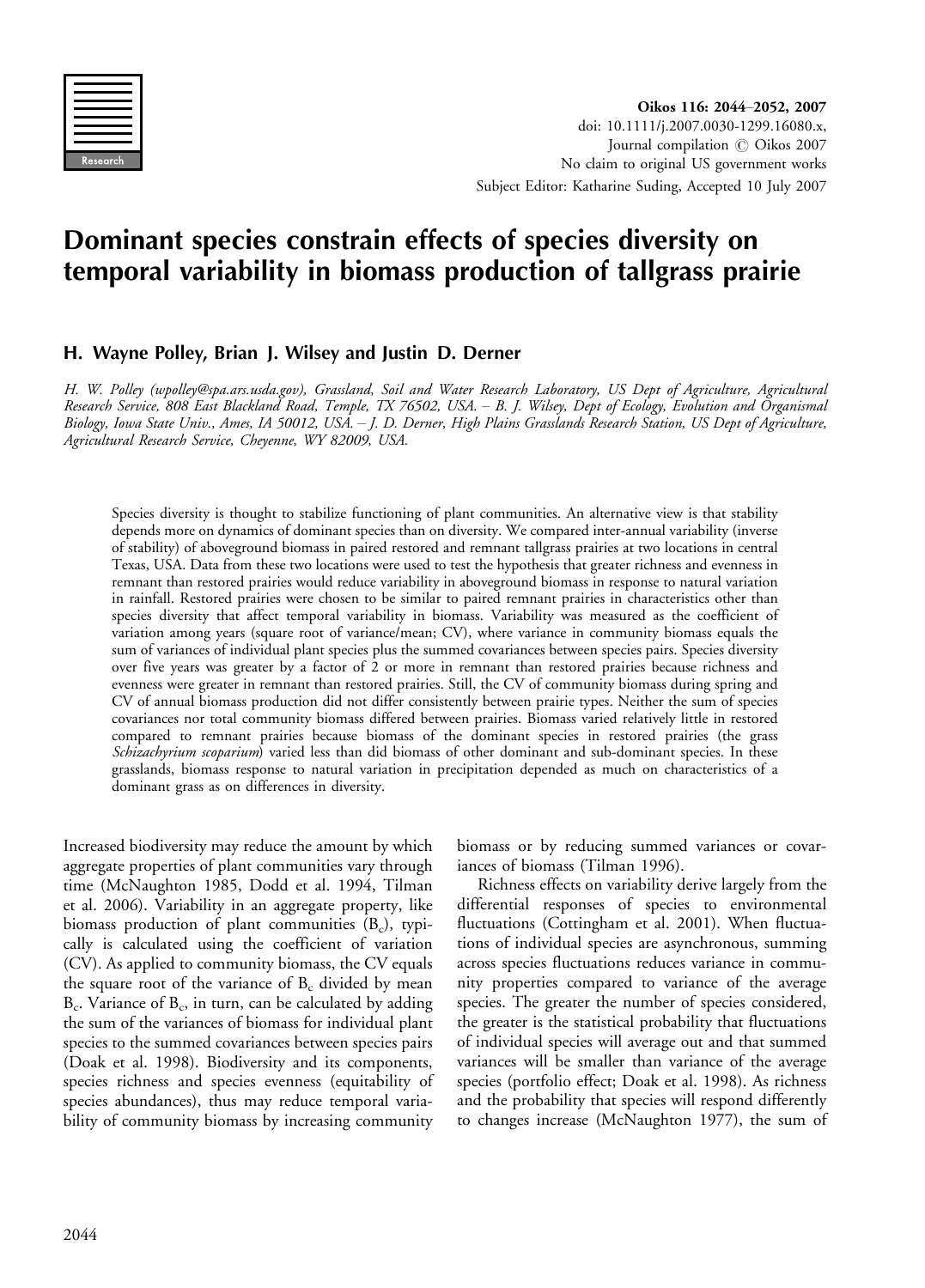species covariances also should decrease (Tilman 1999, Cottingham et al. 2001).

Evenness influences variability largely by regulating the richness effect. Most species in natural communities contribute little to community biomass and other properties. When evenness is low, species make such unequal contributions to biomass that the addition or loss of minor species has little effect on summed variances (portfolio effect) and the sum of covariances between species is determined mostly by covariances between dominant species.

Effects of both richness and evenness on expression of the portfolio effect depend on how variances of individual species scale with mean biomass (Tilman 1999) and on whether biomass varies more or less in dominant species than in other species (Lepš 2004). The more variance increases per unit of increase in mean biomass, the greater will be the decline in summed variances as richness and evenness increase.

We measured aboveground biomass and plant species diversity and its components (richness, evenness) for five years in replicated plots within paired restored and remnant tallgrass prairies at two locations in the Blackland Prairie region of central Texas, USA. We sought to determine whether differences in diversity between communities subject to natural assembly processes affected stability of biomass production. Most recent diversity studies have utilized experimentally assembled plant mixtures. The assembly process itself has been suggested to influence results from such studies (Huston 1997), although it has been argued that random assembly of experimental communities mimics species losses and additions in some ecosystems and eliminates the influence of factors that may covary with diversity in nature (Schmid et al. 2002). Remnants of the original Blackland Prairie are rare, and typically are of small area  $(< 10$  ha, Diamond and Smeins 1993). Restorations of tallgrass prairie are even more uncommon. Especially rare are restorations like those included in this study that were vegetated with seeds collected from the paired remnant prairie and that share a common group of dominant perennial grasses with remnants. Remnant and restored prairies at each location studied are managed similarly, but both species richness and species evenness were greater in remnant than restored grasslands during the first year of measurement (2001; Polley et al. 2005). With data collected over five years, we tested the hypothesis that inter-annual variability in biomass would be reduced in each remnant prairie compared to the paired restored prairie because of greater species richness and evenness. Our alternative hypothesis was that diversity effects on temporal variability in biomass would be constrained by traits of dominant species (Wardle et al. 1997, Grime 1998, Lepš 2004, Polley et al. 2006).

## Methods

## Site characteristics and sampling

Paired remnant and restored tallgrass prairies are located at two sites, near Riesel  $(31^{\circ}28'N, 96^{\circ}55'W)$ and Temple  $(31°05'N, 97°20'W)$ , in central Texas, USA. Soils at study sites are vertisols with clay content -50%. Annual precipitation averages 896 mm at the Riesel site (41-years mean) and 879 mm at the Temple site (89-years mean) with peaks in spring and autumn.

Restored prairies were paired with nearby remnant prairies in an effort to control for characteristics other than species diversity, including soil type, management, and dominant species, that affect temporal variability in biomass. At each site, tallgrass prairie was restored by applying 'seed-hay' collected from the remnant prairie to a previously-cultivated field in which maize was grown. Restored prairies are located within eight kilometers of remnant prairies at each site and were seeded 9 (Riesel) and 20 (Temple) years prior to sampling. Prairies at each site are managed similarly (hayed or burned) and are not grazed by domestic livestock. Exotic species, defined as species that originated outside the continental United States, were few in both remnant and restored prairies and contributed  $<$  6% of aboveground biomass (Polley et al. 2005). Restored and remnant prairies are 0.5 and 1.6 ha (Riesel) and 9.8 and 4.6 ha (Temple) in size, respectively. We did not conduct chemical or physical analyses of soils, but note that N mineralization rates have been related to the size of the particulate organic matter pool in soil (Parry et al. 2000). Prairie restoration has increased the amount of particulate organic carbon (POC) in the surface 5 cm of soil, although the POC pool remains smaller on the restored than remnant prairies we studied (Potter and Derner 2006).

Prior to sampling, we randomly-located 12 points in each prairie. Each point served as the center of a circular plot of 5 m radius (78.5  $m<sup>2</sup>$ ) from which samples were taken. In June and November of each year from 2001 through 2005, we clipped aboveground biomass to 2 cm height in one randomly-located area  $(0.71 \times$  $0.71$  m;  $0.5$  m<sup>2</sup>) in each of the 12 circular plots in each prairie. Different  $0.5 \text{ m}^2$  areas were sampled in each circular plot each season and year. Sampling was timed to correspond with periods of peak biomass for early-season (June) and late-season species in these prairies (November). June is the month during which richness among actively growing species usually is maximal, so we separated live (green) tissue removed from plots in June by species. June also is the month during which remnant prairies in this area typically are hayed, so any effect of diversity on early-season production is of practical importance. Plant tissue harvested during November of each year was separated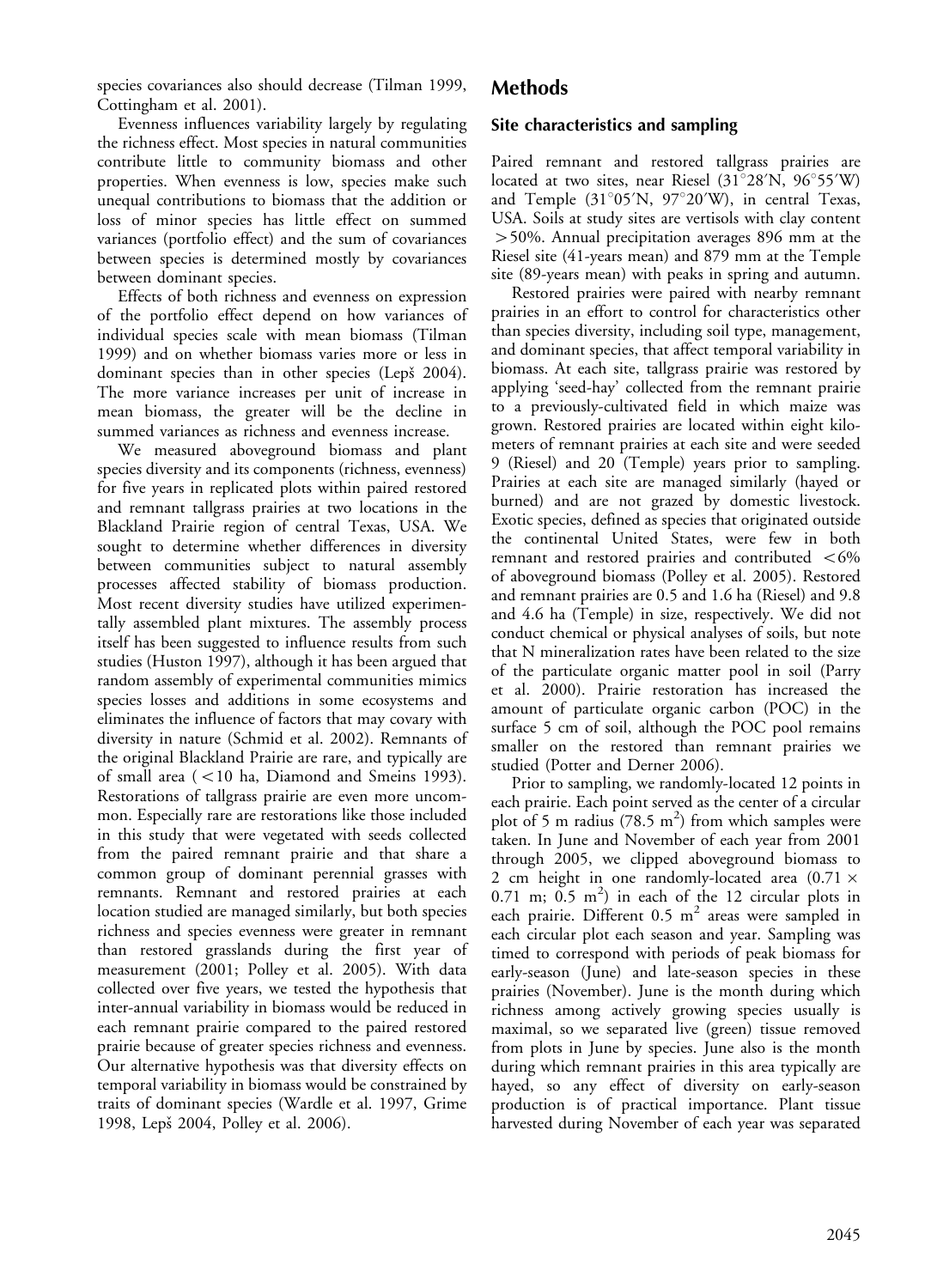by photosynthetic type  $[C_4$  (mostly perennial grasses) and  $C_3$  (mostly perennial forbs)]. Harvested tissues were dried to constant mass at  $60^{\circ}$ C and weighed. Aboveground production each year was estimated for each plot by summing values of peak biomass of photosynthetic types.

## Calculation of plant species diversity and variances

For each of the 12 plots in each prairie, we calculated plant species diversity present in June of each year using the reciprocal of Simpson's index,  $\frac{1}{\sum_{i=1}^{s} P_i^{2^i}}$  where  $P_i$  is the proportion of biomass contributed by species i to total aboveground biomass and S is the total number of species present in June (species richness; Table 1). Simpson's index integrates measures of species richness per unit of area and species evenness. Evenness was calculated by dividing the reciprocal of Simpson's index by richness. Unlike the measure of evenness derived from the frequently-used Shannon index of diversity, evenness calculated from Simpson's index is mathematically-independent of richness (Smith and Wilson 1996).

Samples from any one year may underestimate contributions of minor or infrequent species to biomass production over multiple years, so we calculated species diversity and its components using the five-year (2001 2005) average of green biomass of each species harvested from each circular plot and from all plots per prairie in June. For each of the 12 circular plots in each prairie and for each prairie (data combined from all plots), we also fit an exponential equation to the relationship between the mean relative abundance of each species over five years in June and the rank order of each species (n) from 1 for the most abundant species to n for the least abundant species (for data from all plots,  $r^2$  ranged from 0.88 to 0.99;  $p < 0.0001$ ). The exponential coefficient of these rank-abundance relationships (b) equals the slope of the negative relationship between the natural logarithm of relative

Table 1. Summary of variables calculated with data collected from 12 plots in each of two remnant prairies and restored prairies. Variables were calculated using data from each plot (Plot) or data combined from the 12 plots in each prairie (Prairie). Variables were calculated with data collected each year (Annual) or with data combined over the five years of the experiment (five years).

| Variable                                                                                                                        | Plot                                                       | Prairie                                  |
|---------------------------------------------------------------------------------------------------------------------------------|------------------------------------------------------------|------------------------------------------|
| Aboveground biomass<br>Species diversity<br>Rank-abundance relationship<br>Mean-variance relationship<br>Variability in biomass | Annual<br>Annual; 5 years<br>5 years<br>5 years<br>5 years | 5 years<br>5 years<br>5 years<br>5 years |

abundance and rank and thus is an index of how equitably biomass is distributed among species (Wilsey and Polley 2004). Larger (less negative) values of the exponential coefficient indicate a more equitable distribution of biomass among species.

Diversity effects on expression of the portfolio effect depend on how variances in biomass of individual species  $(\delta^2)$  scale with mean biomass (m), as described by Taylor's power function (Taylor 1961),

$$
\delta^2 = cm^z
$$

where c is a constant and z is a scaling coefficient. Logarithmic transformation of this equation produces a linear mean-variance function in which z equals the slope of the positive relationship between the logarithm of  $\delta^2$  and the logarithm of m  $[\log(\delta^2) = c + z \times \log(m)].$ For each of the 12 circular plots in each prairie, we fit a linear regression to the relationship between the logarithm of  $\delta^2$  in biomass of each species over five years and the logarithm of mean biomass. The slope of this regression is an estimate of the value of the scaling coefficient (z).

Variance in community biomass equals the sum of variances of individual plant species plus the summed covariances between species pairs. We calculated variances of June biomass for each species for each circular plot and for all plots combined in each prairie. Summed covariances were calculated for each plot and each prairie as the difference between the variance of community biomass and the sum of species variances. Prairies were dominated by relatively few species, so the sum of species covariances depended mainly on covariances among dominants. In order to assess effects of dominant species on covariances, we calculated covariance in biomass for all possible pairs of the four most abundant species in each prairie.

Variability in aboveground biomass present in June and in annual biomass production were calculated as both the coefficient of variation in biomass (CV; standard deviation/mean) and standard deviation of log-transformed values of biomass (SD[log(biomass)]). The SD[log(biomass)] is considered the preferable metric when the distribution of biomass values is highly skewed (McArdle et al. 1990).

## Statistical analyses

Annual measurements of aboveground biomass production and of aboveground biomass and species diversity in June were analyzed with a repeated measures analysis of variance (ANOVA). Effects of location and prairie type (remnant, restored) on the value of b from rankabundance relationships and evenness calculated using average biomass per species in June during the five years of sampling were analyzed with ANOVA. Location and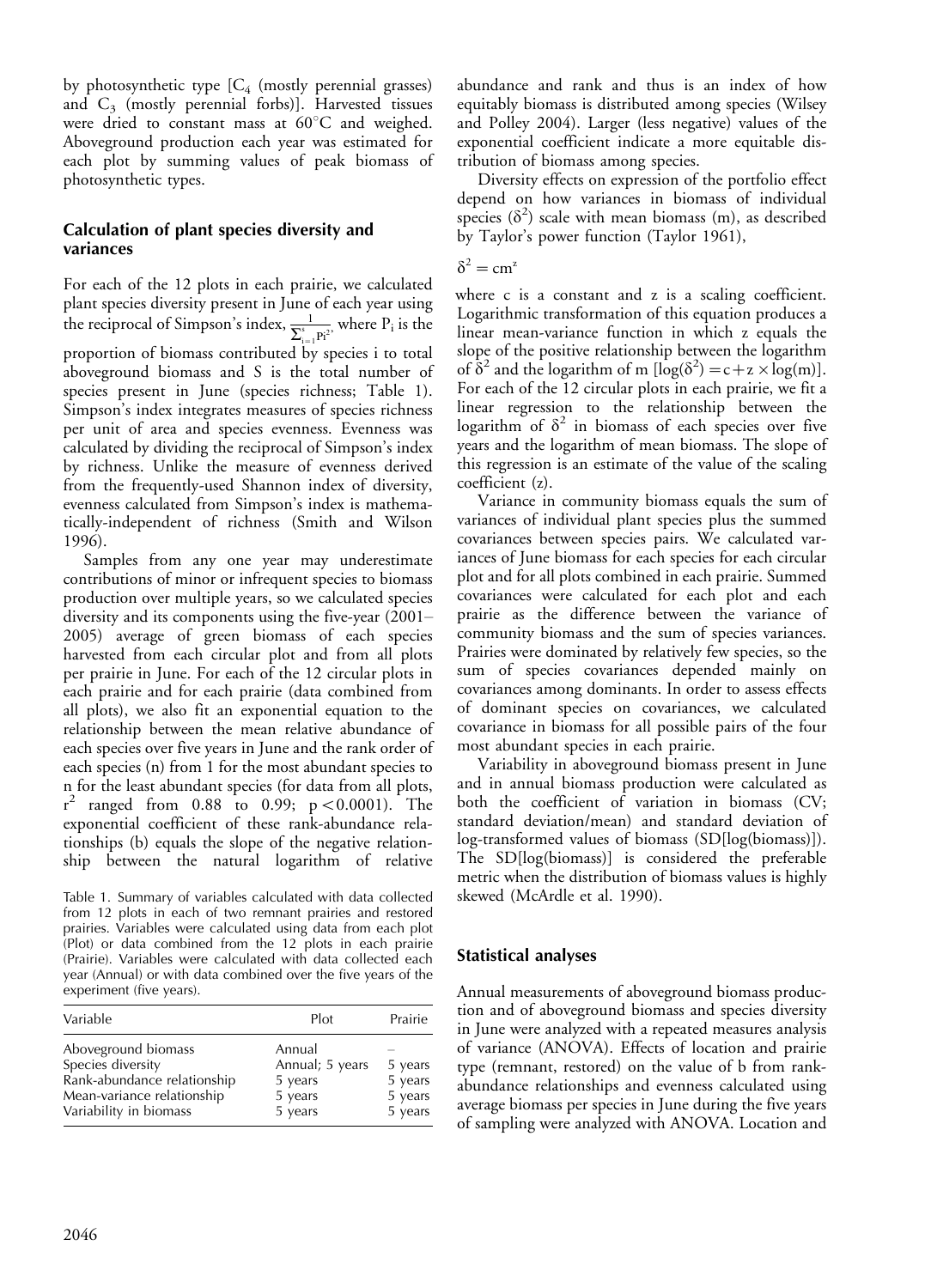prairie type were considered fixed effects because all known remnant and paired restored prairies from the area were included in this analysis. Linear and exponential regressions were fit using Sigma Plot 2000 (SPSS). Regression slopes between log (variance) and log (mean biomass) were compared with the F statistic (Weisberg 1980). We also used regression to test for relationships between plot-scale measurements of biomass variability and diversity.

For the  $2-4$  most productive (dominant) species in each prairie, we tested for equality between the observed CV of biomass and the CV of biomass calculated for each plot using the variance-mean relationship developed across species. We used paired t-tests to determine for each dominant species whether the mean of differences between observed and calculated values of CV differed significantly from zero (Sokal and Rohlf 1981).

## Results

#### Species composition and diversity

The perennial  $C_4$  grass little bluestem Schizachyrium scoparium was the most abundant species in remnant and restored prairies at Riesel and in the remnant prairie at Temple (Table 2). Schizachyrium contributed 55% of aboveground biomass in the restored prairie at Riesel, but only about 20% of biomass in other prairies. Perennial  $C_4$  grasses were the subdominant species in restored prairies at both Temple (S. scoparium and indian grass Sorghastrum nutans) and Riesel (S. nutans). In contrast, perennial forbs, including Illinois bundle-

flower Desmanthus illinoensis, prairie-plantain Arnoglossum (formerly Cacalia) plantagineum and Maximilian sunflower *Helianthus maximiliani*, and the  $C_3$  grass Canada wildrye Elymus canadensis were subdominants in remnant prairies. As is typical of natural vegetation in many areas, biomass production was dominated by relatively few species. The two most abundant species in restored prairies (both  $C_4$  grasses) contributed  $>45\%$ of mean biomass in June, for example. For each prairie, the four most abundant species accounted for 41 to 82% of June biomass.

Species diversity and richness (S) in June were greater across years and locations in remnant than restored prairies (mean diversity  $=4.2$  and 2.8; p  $=$ 0.001 and mean richness  $=11.0$  and 7.4 species per 0.5 m<sup>2</sup> plot;  $p = 0.005$  in remnant and restored prairies, respectively,  $n=48$ ). Species evenness (E) in June did not differ consistently across years between prairie types or locations at the plot scale (mean  $=0.41$  and 0.39 for remnant prairies at Temple and Riesel and 0.45 and 0.32 for restored prairies at Temple and Riesel;  $p =$ 0.017 for the location  $\times$  prairie type interaction in a repeated measures ANOVA with location and prairie type as fixed effects). Evenness based on mean biomass per plot over five years was greater and the exponential coefficient of rank-abundance relationships (b) was less negative, on average, for remnant than restored prairies  $(E=0.28$  and 0.23;  $b=-0.40$  and  $-0.84$  for remnant and restored prairies). Consequently, biomass generally was more equitably-distributed among species in remnant than restored grasslands, but differences in E and rank-abundance relationships between prairie types varied with location ( $p < 0.03$  for the location  $\times$ prairie type interaction). Evenness over five years was

Table 2. Mean values of the percentage contribution of the most productive (dominant) species to aboveground biomass in spring (June) and of the coefficient of variation in biomass across the 10-12 plots per prairie in which dominant species occurred (CV) for remnant and restored tallgrass prairies at two locations (Temple, Riesel). The expected value of CV was derived using the variancemean relationship developed across species in each prairie. Paired t-tests were used to determine whether the mean of differences between observed and expected values of CV differed significantly from zero.

| Prairie/species          | % of biomass | Observed CV | Expected CV | $\mathsf{n}$ | t-value | p-value  |
|--------------------------|--------------|-------------|-------------|--------------|---------|----------|
| Temple restored          |              |             |             |              |         |          |
| Panicum virgatum         | 25.4         | 1.40        | 1.41        | 12           | $-0.05$ | 0.96     |
| Schizachyrium scoparium  | 22.4         | 0.96        | 1.28        | 12           | $-3.40$ | 0.006    |
| Sorghastrum nutans       | 10.7         | 0.82        | 1.42        | 12           | $-5.46$ | 0.0002   |
| Temple remnant           |              |             |             |              |         |          |
| Schizachyrium scoparium  | 19.2         | 0.79        | 1.25        | 12           | $-5.81$ | 0.0001   |
| Helianthus maximiliani   | 9.3          | 1.78        | 1.56        | 11           | 1.64    | 0.13     |
| Elymus canadensis        | 6.4          | 1.60        | 1.51        | 10           | 0.79    | 0.45     |
| Riesel restored          |              |             |             |              |         |          |
| Schizachyrium scoparium  | 55.2         | 0.37        | 0.83        | 12           | $-8.39$ | < 0.0001 |
| Sorghastrum nutans       | 19.7         | 0.96        | 1.01        | 12           | $-0.76$ | 0.46     |
| Riesel remnant           |              |             |             |              |         |          |
| Schizachyrium scoparium  | 18.8         | 0.86        | 1.07        | 12           | $-2.39$ | 0.04     |
| Desmanthus illinoensis   | 16.8         | 1.34        | 1.16        | 11           | 0.82    | 0.43     |
| Arnoglossum plantagineum | 14.4         | 0.91        | 1.11        | 12           | $-1.58$ | 0.14     |
| Sorghastrum nutans       | 10.6         | 1.36        | 1.16        | 12           | 1.54    | 0.15     |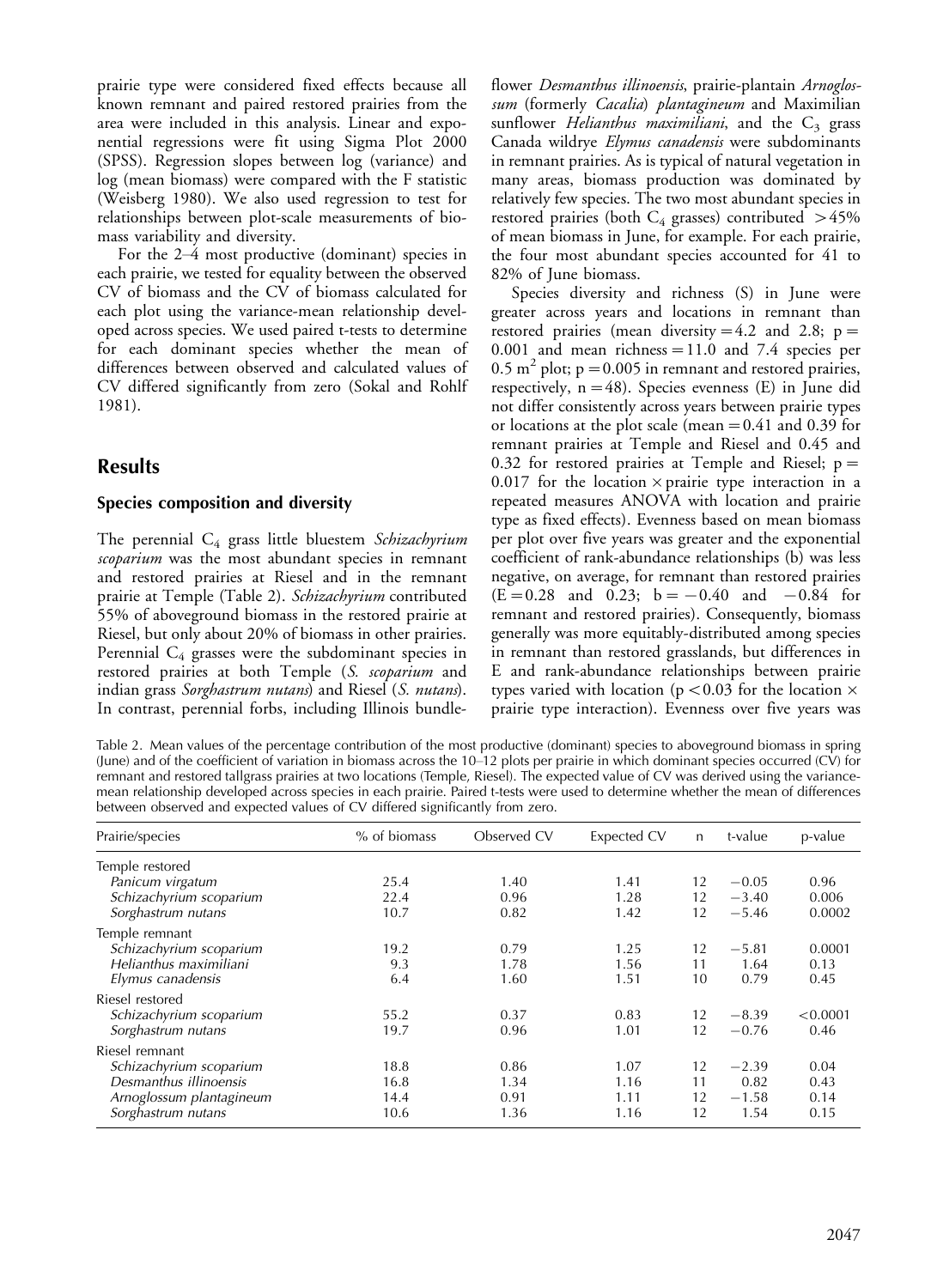Table 3. Plant species diversity and its components (richness, evenness) in remnant and restored prairies at two locations (Temple, Riesel) in central Texas, USA. Diversity indices and the exponential coefficient of rank-abundance relationships (b; greater values indicate a more equitable distribution of biomass among species) were calculated using data combined from 12 plots per prairie over five years.

|                            |         | Temple   |         | Riesel   |  |
|----------------------------|---------|----------|---------|----------|--|
|                            | Remnant | Restored | Remnant | Restored |  |
| Species diversity          | 14.12   | 7.29     | 9.15    | 2.87     |  |
| Species richness           | 69      | 46       | 57      | 48       |  |
| Species evenness           | 0.20    | 0.16     | 0.16    | 0.06     |  |
| Rank-abundance coefficient | $-0.18$ | $-0.39$  | $-0.23$ | $-1.07$  |  |

greater in plots in the remnant than restored prairie at Riesel (mean =  $0.27$  and 0.15, respectively; n = 12), but did not differ significantly between prairie types at Temple (mean  $=0.29$  and 0.30 for remnant and restored prairies, respectively).

Diversity followed a similar trend when calculated at the prairie scale. Species diversity over five years was greater by a factor of 2 or more in remnant than restored prairies (paired t-test,  $p=0.03$ ; Table 3). The species pool in restored prairies was largely a subset of that of the paired remnant prairie. Of the 46 and 48 species encountered in restored prairies at Temple and Riesel, respectively, only four and nine species that contributed a mean of 2.4% and 1.8% to biomass over

five years were not observed in the paired remnant prairie.

#### Biomass and biomass variability

Biomass varied among years (Fig. 1) partly in response to inter-annual variation in precipitation. Aboveground biomass in June and annual biomass production at Riesel were linearly correlated with precipitation summed from near the end of the previous growing season (November) through May and October, respectively, of the year in which biomass was measured (Fig. 2). We found no correlation between biomass of Temple prairies and precipitation measured at the



Fig. 1. Aboveground green biomass in spring (June, left panels) and annual aboveground biomass production (right panels) of remnant and restored tallgrass prairies at two locations (Temple, Riesel) during the years of 2001 through 2005. Bars indicate 1 SE of the mean  $(n=12)$ . Note that the scale of the y-axis differs between left and right panels.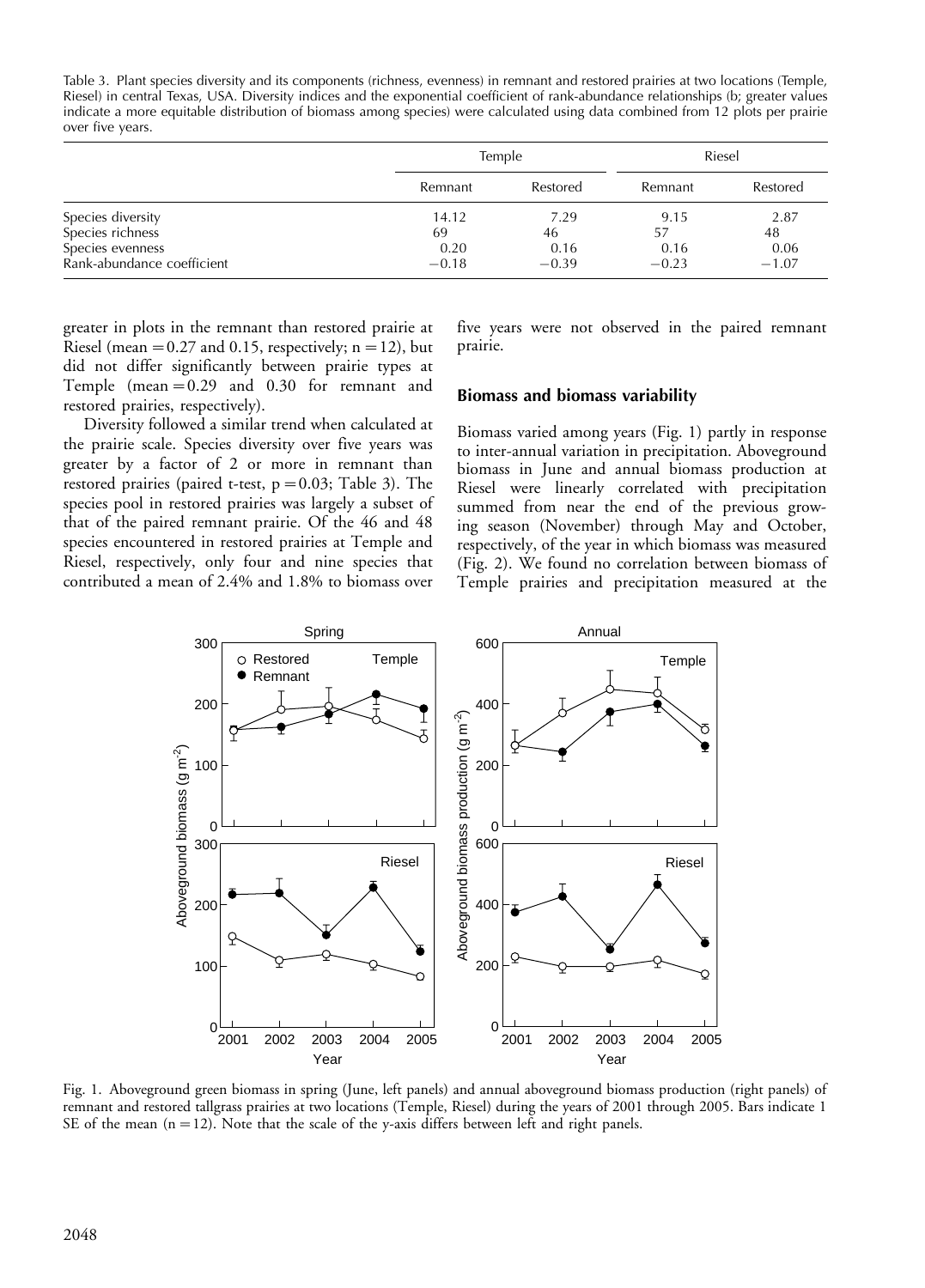

Fig. 2. Relationship of aboveground green biomass in spring (June, upper panel) and annual aboveground biomass production (lower panel) of remnant and restored tallgrass prairies at Riesel (2001 through 2005) to precipitation. Lines are regression fits to data from the restored prairie (aboveground biomass =  $16.73 + 0.18 \times \text{ppt}$ ,  $r^2 = 0.77$ ,  $p = 0.03$ ; annual biomass production =  $71.75+0.13 \times \text{ppt}$ ,  $\vec{r}^2$  = 0.90,  $p=0.009$ ) and remnant prairie (aboveground biomass =  $-731.36+146.46\times\ln(ppt)$ ,  $r^2 = 0.23$ , p = 0.23; annual biomass production =  $-82.69 + 0.43 \times \text{ppt}$ , r<sup>2</sup> = 0.44, p = 0.13). Bars indicate 1 SE of the mean  $(n=12)$ . Precipitation averages 530 mm and 896 mm for the November through May and November through October periods, respectively (41-years mean).

nearest meteorological station located >8 km from prairies.

Neither aboveground biomass in June nor the total of aboveground production each year (annual production) differed consistently between prairie types or locations during the five years of measurements (repeated measures ANOVA; Fig. 1). Effects of both prairie type and location on June biomass differed among years ( $p < 0.004$ ). Differences in annual production between prairie types varied between locations and among years ( $p < 0.0001$ ).

Despite greater diversity in remnant than restored prairies, neither of the indices of biomass variability we used [CV of aboveground biomass; SD of log (bio-

mass)] differed between prairie types  $(p > 0.55)$  or locations ( $p > 0.14$ ) when calculated with data from June harvests  $(n=24 \text{ plots}; \text{ Table } 4)$ . Surprisingly, annual biomass production at Riesel varied more among years in the remnant prairie than in the lessdiverse restored prairie  $[p=0.04$  for the location  $\times$ prairie type interaction for SD of log(biomass) in two-way ANOVA].

Neither index of biomass variability was correlated with diversity or its components when data from all plots and prairies were analyzed with regression (p  $>$ 0.11,  $n=48$  plots). Within a given prairie type, however, there was evidence that diversity affected variability. Greater E reduced biomass variability in plots of remnant prairies (CV of biomass  $=$  54.9–  $84.8 \times E$ ,  $r^2 = 0.27$ , p = 0.006, n = 24 plots). Variability did not depend on S ( $p=0.25$ , n = 24; range 17–  $35$  species  $plot^{-1}$ ). Biomass variability of restored prairies actually increased with greater S (CV of biomass = 2.1 + 1.7  $\times$  S,  $r^2$  = 0.15, p = 0.03, n = 24 plots; range  $14-27$  species plot<sup>-1</sup>), but was not correlated with either diversity or E ( $p > 0.78$ ).

Neither the sum of species covariances nor the sum of species variances differed between prairie types. Summed covariances were negative on average in June for all prairies at the plot scale (mean  $=$  -568 and 909 for remnant and restored prairies, respectively;  $p=0.27$ ,  $n=24$ ). Summed variances did not differ consistently between prairie types whether calculated at the plot scale (mean =  $1870$  and 1363 for remnant and restored prairies;  $p=0.28$ ,  $n=24$ ) or prairie scale (mean  $=$  41 578 and 44 378 for remnant and restored prairies;  $n=2$ ). The diversity effect on summed variances ultimately depends on how variances of individual species scale with mean biomass (z). Values of z, calculated as slopes of linear regressions of log (variance) on log (mean biomass over five years), did not differ significantly among the 12 plots in each of the four prairies ( $p > 0.05$ ). To compare mean-variance relationships between locations and prairie types, therefore, we fit a single regression to the relationship of log (variance) to log (mean biomass) across plots at each location (Fig. 3) and for each prairie type. Variance increased more per unit of increase in mean biomass in prairies at Temple than Riesel  $(z=1.77$  and 1.72, respectively;  $F_{(2,1021)} = 25.6$ , p < 0.001), but variancemean relationships did not differ significantly between remnant and restored prairies  $(F_{(2,1021)}=0.4,$  $p > 0.50$ ).

#### Influences of species dominance on biomass variability

Summed variances in species biomass did not differ between remnant and restored prairies because biomass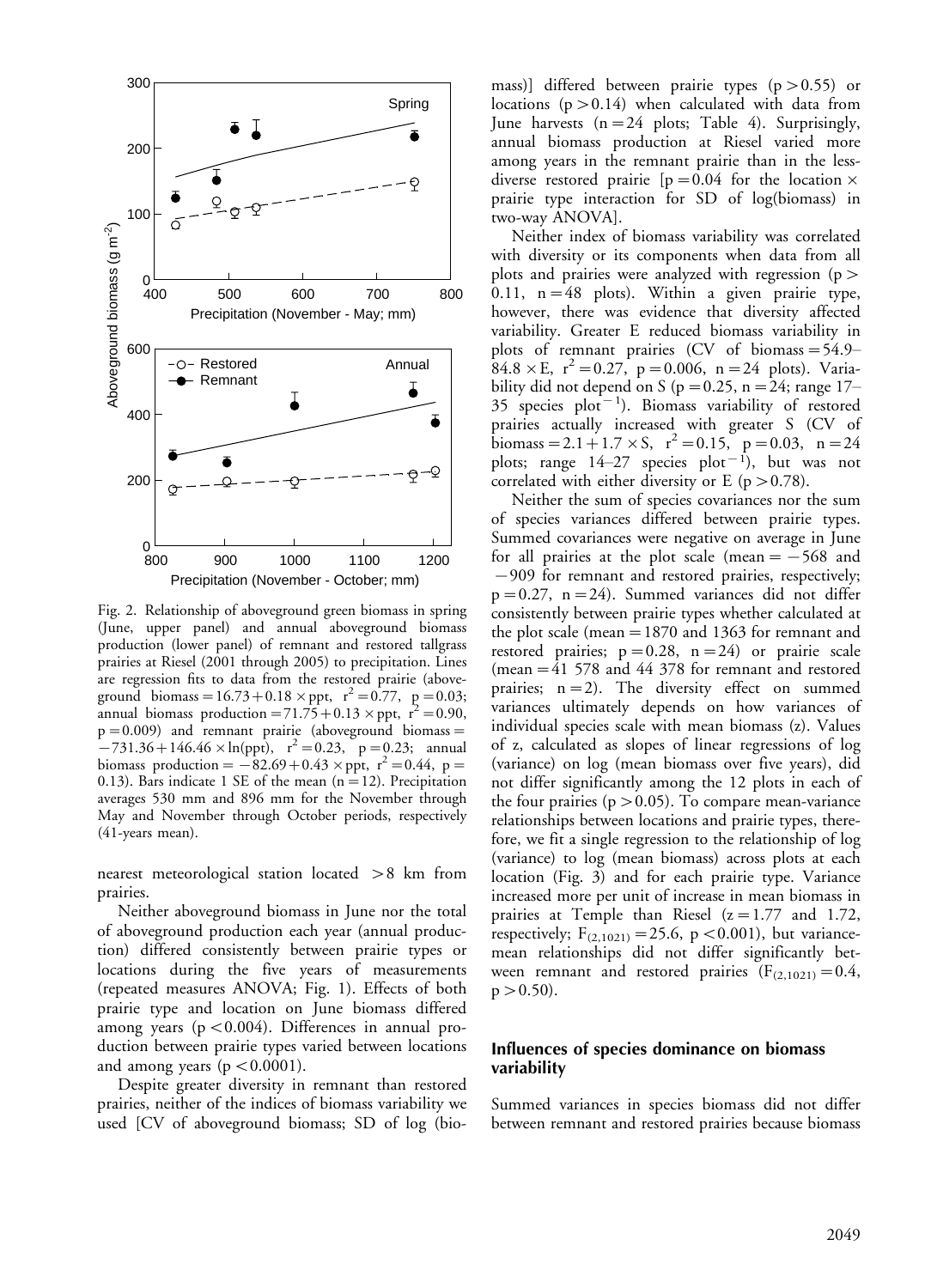Table 4. Mean values (standard deviation, SD) of variability in aboveground biomass over five years in remnant and restored tallgrass prairies at two locations (Temple, Riesel). Two metrics of variability were calculated for each of 12 plots in each prairie [coefficient of variation, CV of biomass; SD of log-transformed values of biomass, SD of log(biomass)] using both biomass harvested in June each year and annual biomass production. Values within a row  $(n=12)$  differed significantly if followed by different letters.

|                     | Temple        |               |               | Riesel        |
|---------------------|---------------|---------------|---------------|---------------|
|                     | Remnant       | Restored      | Remnant       | Restored      |
| Spring              |               |               |               |               |
| CV of biomass       | 28.21 (10.87) | 32.04 (15.32) | 34.45 (11.65) | 34.89 (10.73) |
| SD of log (biomass) | 0.133(0.066)  | 0.138(0.064)  | 0.167(0.063)  | 0.156(0.048)  |
| Annual              |               |               |               |               |
| CV of biomass       | 35.94 (11.83) | 37.62 (8.68)  | 35.80 (8.82)  | 27.63 (10.38) |
| SD of log (biomass) | 0.153(0.046)a | 0.171(0.040)a | 0.157(0.042)a | 0.121(0.046)b |

varied less for the dominant species in restored prairies than for other abundant species. For each prairie, the observed CV of biomass for S. scoparium was smaller



Fig. 3. Relationship between the logarithm of variance in aboveground biomass over five years and the logarithm of mean biomass per  $0.5 \text{ m}^2$  sampling area for each species in each of 12 plots in remnant and restored tallgrass prairies at Temple and Riesel. Data for the dominant species in prairies, the C<sub>4</sub> grass Schizachyrium scoparium, are indicated with enlarged open circles. Lines are linear regression fits to data from Riesel [log(variance) =  $0.35+1.72\times$ log(biomass), r<sup>2</sup> = 0.96, p < 0.0001, n = 524] and Temple [log(variance) = 0.48 + 1.77  $\times$  log(biomass), r<sup>2</sup> = 0.96, p < 0.0001, n = 501].

than the CV of biomass calculated for this species assuming variance scaled with biomass as indicated by the variance-mean relationship developed using all species (Table 2). The CV of the  $C_4$  grass S. nutans varied less than predicted in the restored prairie at Temple ( $p=0.0002$ ,  $n=12$ ), but observed and predicted values of the CV of S. nutans biomass did not differ significantly in either prairie at Riesel ( $p > 0.15$ ). For other dominant and sub-dominant species, including switchgrass Panicum virgatum, H. maximiliani, D. illinoensis, E. canadensis and A. plantagineum, the observed CV did not differ from the CV calculated using the overall variance-mean relationship in each prairie. The variance-mean scaling coefficient (z) was greater than 1 in all prairies. If z had remained constant across species, the greater diversity in remnant than restored prairies would have reduced summed variances. The diversity effect was not realized because biomass varied less for the species (S. scoparium) that dominated restored prairies than for other species.

Summed covariances were significantly more negative at Temple than Riesel ( $p=0.0008$ ,  $n=24$ ; means  $=$   $-1294$  and  $-183$ , respectively) largely because of the dynamics of two dominant species at Temple that were minor components of Riesel prairies. The sum of covariances for all possible pairs of the four most abundant species in Temple prairies was highly negative when calculated at the prairie scale  $(-95 496$ and  $-13079$  for restored and remnant prairies, respectively). For the restored prairie at Temple, covariance between the  $C_4$  grasses *Panicum virgatum* and Schizachyrium scoparium alone was more negative  $(-100 249)$  than covariances summed among the four most abundant species ( $-95 496$ ). Biomass of the C<sub>3</sub> grass Elymus canadensis apparently responded differently to environmental fluctuations than other dominants in the remnant prairie at Temple, for covariance between E. canadensis and each of the other three dominant species considered (S. scoparium, Helianthus maximiliani, Mimosa roemeriana) was negative (range from  $-$ 6650 to  $-12$  747). Summed covariances among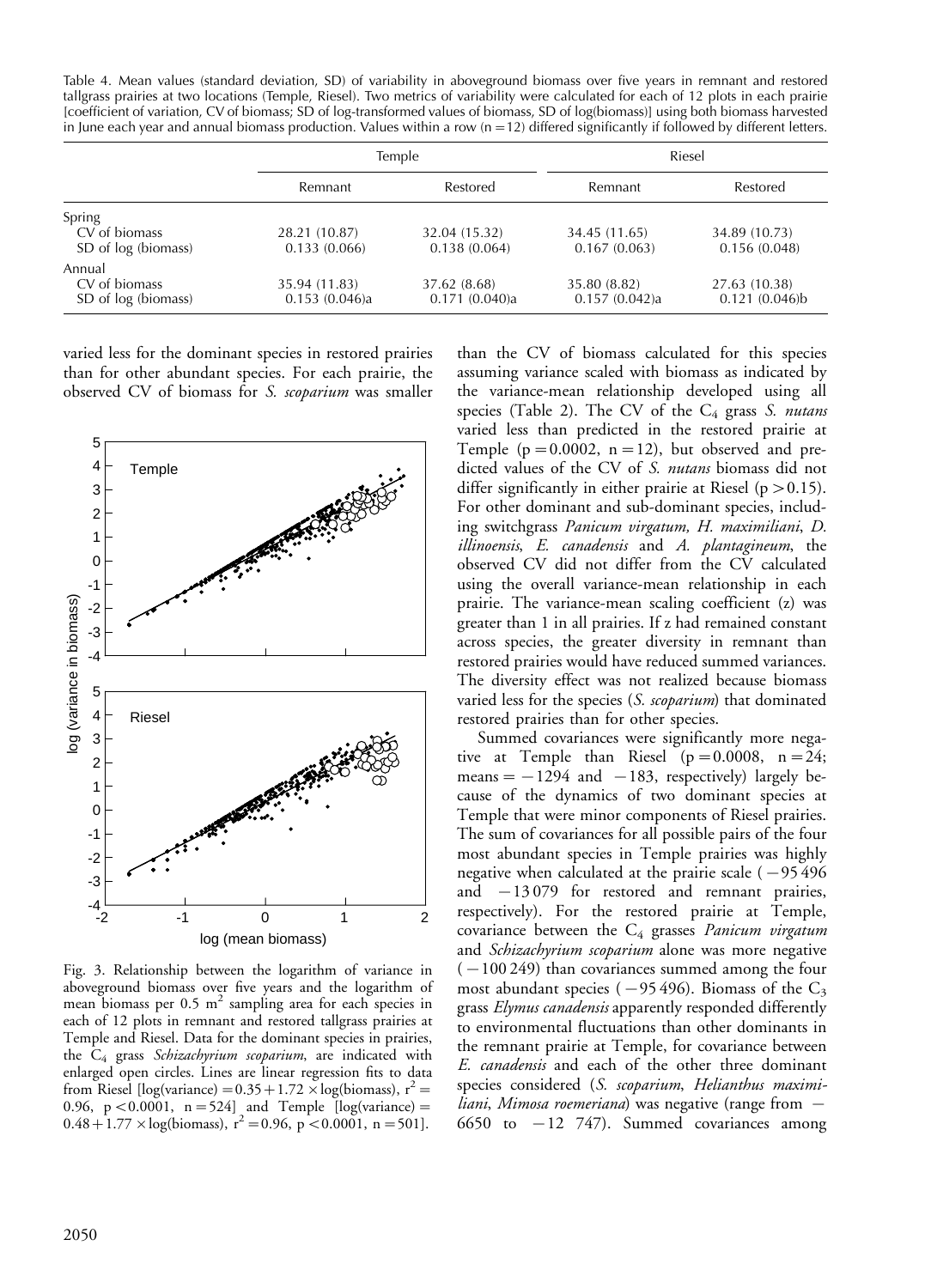dominant species was less negative or even positive at the prairie scale for Riesel  $(5415 \text{ and } -10 \text{ 588} \text{ for})$ restored and remnant prairies, respectively), where P. virgatum and E. canadensis each comprised  $< 2.5\%$  of biomass.

# **Discussion**

We measured inter-annual variability (inverse of stability) of aboveground biomass in paired restored and remnant tallgrass prairies to test the prediction that variability in biomass would decline as species diversity increased. Species richness (S) and evenness (E) were greater in remnant than restored prairies. Nevertheless, variability in community biomass (CV of biomass) did not differ between prairie types. Surprisingly, annual biomass production at one location actually varied more among years in the remnant than the less-diverse restored prairie. Neither the sum of species covariances (indicative of the outcome of species interactions) nor relationships between variances in biomass and mean biomass developed using all species differed between prairie types. Rather, variability in community biomass differed little between remnant and restored prairies because biomass of the dominant species (S. scoparium) in restored prairies varied less than did biomass of other dominant and sub-dominant species in more-diverse remnant prairies.

Species E and S likely differed sufficiently between the remnant and restored prairies we studied to have affected biomass variability. When the exponent of variance-relative abundance scaling relationships (z) is  $>$ 1, as in these prairies, variance in species biomass increases with mean abundance. The larger is the value of z, the greater is the proportional disparity in variance between species of high and low abundance. When z-1 and is similar among species, increasing E or S generally reduces the sum of species variances by reducing maximum abundances. As reported here and noted in another grassland study (Lepš 2004), however, variance-mean and variance-relative abundance relationships may differ among species. The effect of diversity on community variability then depends on whether biomass varies more or less in dominant species than in other species. Diversity was smaller in restored than remnant prairies partly because restored prairies were strongly dominated by the  $C_4$  grass S. scoparium. Because biomass was more stable in S. scoparium than in other species, lower E and diversity in restored prairies actually reduced inter-annual variability in community biomass.

Species effects on stability also were evident in between-location differences in summed covariances. Stability is increased when species respond differently to fluctuations and covariance in species' responses is

negative (Ives et al. 2000). The prairies we studied were dominated by few species, so the sum of species covariances depended mainly on covariances among dominants. Summed covariances differed between locations partly because interannual change in biomass of two species that were abundant at Temple but rare at Riesel correlated negatively with change in biomass of other abundant species.

It could be argued that differences between prairie types in species composition, environmental conditions, or other variables obscured a positive effect of diversity on stability. For at least two reasons, we contend that diversity differed sufficiently between remnant and restored prairies to influence stability. First, the species pool in restored prairies was largely a subset of that of the paired remnant prairie. Restored and remnant prairies at each location thus were dominated by a similar group of perennial grasses and exhibited similar levels of production and, because of their proximity, were located on similar soils and experienced very similar precipitation regimes. Second, the diversity effect on stability often is assumed to be largely independent of species composition. In experimental plots to which species were randomly-assigned, temporal stability of plant production increased as S increased (Tilman et al. 2006). In our study, diversity differed sufficiently between prairie types to have influenced stability. The diversity effect simply was constrained by dynamics of a dominant species (Wardle et al. 1997, Lepš 2004).

Our results do not imply that E and S are irrelevant to community stability. Indeed, results from studies in natural or semi-natural vegetation (Frank and McNaughton 1991, Dodd et al. 1994, Kahmen et al. 2005) and along experimental diversity gradients (Caldeira et al. 2005, Tilman et al. 2006) support the concept that diversity may stabilize function. However, dominant species have a disproportionate influence on the dynamics of community properties. Consequently, aggregate properties may vary widely in uneven communities depending on stability of dominant species, as is evident in responses of compositional stability to disturbances in savanna grasslands (Sankaran and McNaughton 1999), of bacterial densities to functional group richness in microbial microcosms (Naeem and Li 1997), and of aboveground biomass to annual variation in weather in synthesized grasslands (Pfisterer et al. 2004). The variance-mean scaling coefficient was similar among dominant and sub-dominant species other than S. scoparium. Had growth of this dominant grass been severely restricted by some perturbation, such as an extreme weather event or the outbreak of a speciesspecific disease, stability likely would have been greater in the more-diverse remnant than restored prairies.

Our results are consistent with Grime's (1998) massratio hypothesis, which holds that ecosystem properties